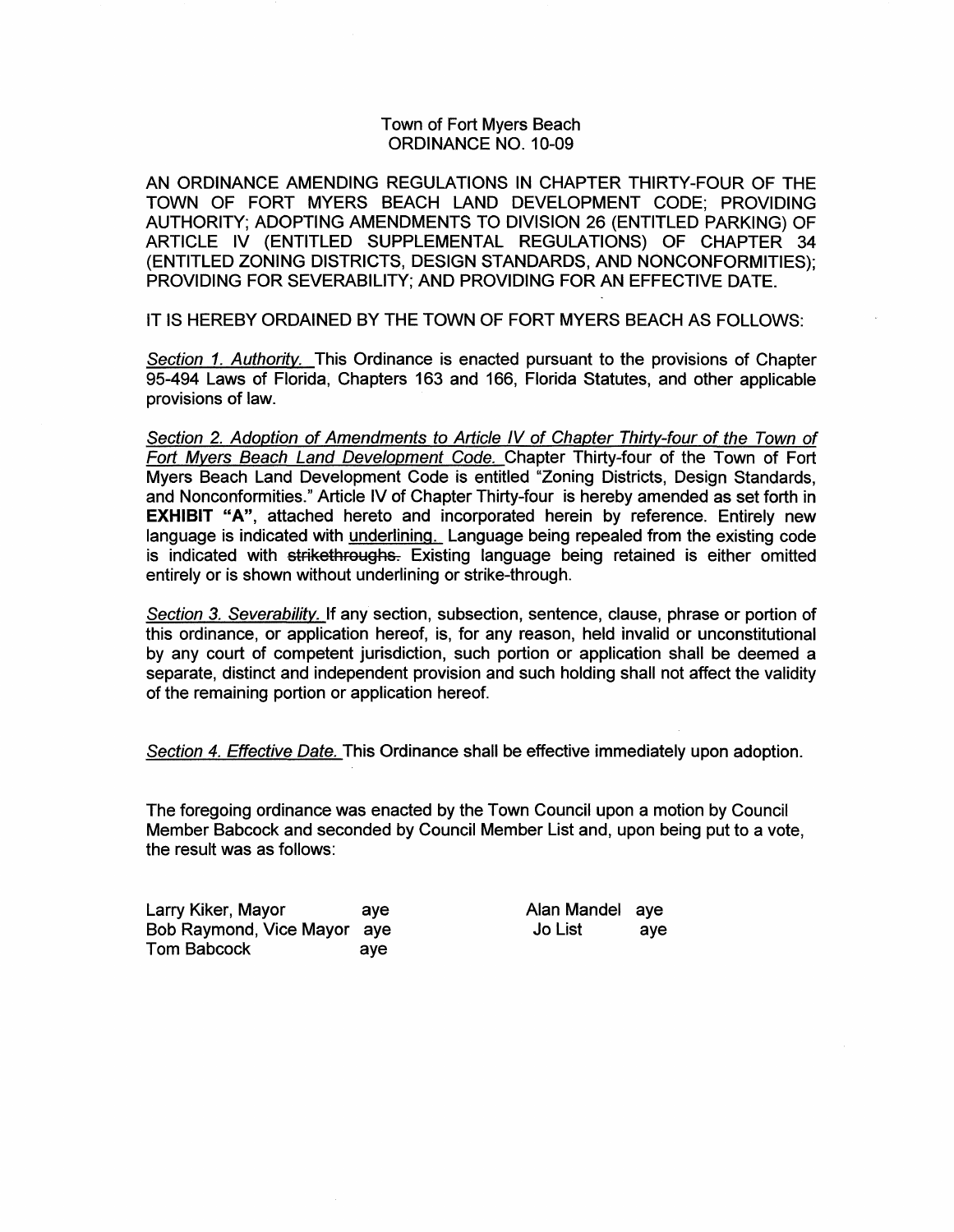DULY PASSED AND ENACTED by the Council of the Town of Fort Myers Beach, Florida, this 20 $^{\text{th}}$  day of September, 2010.

BY 1 I.H.A

Michelle D. Mayher, Town Clerk

ATTEST: TOWN OF FORT MYERS BEACH

 $BY:$   $\frac{1}{\sqrt{2}}$ 

Larry Kiker, Mayor

Approved as to legal sufficiency by:

Fowler White Boggs, Town Attorney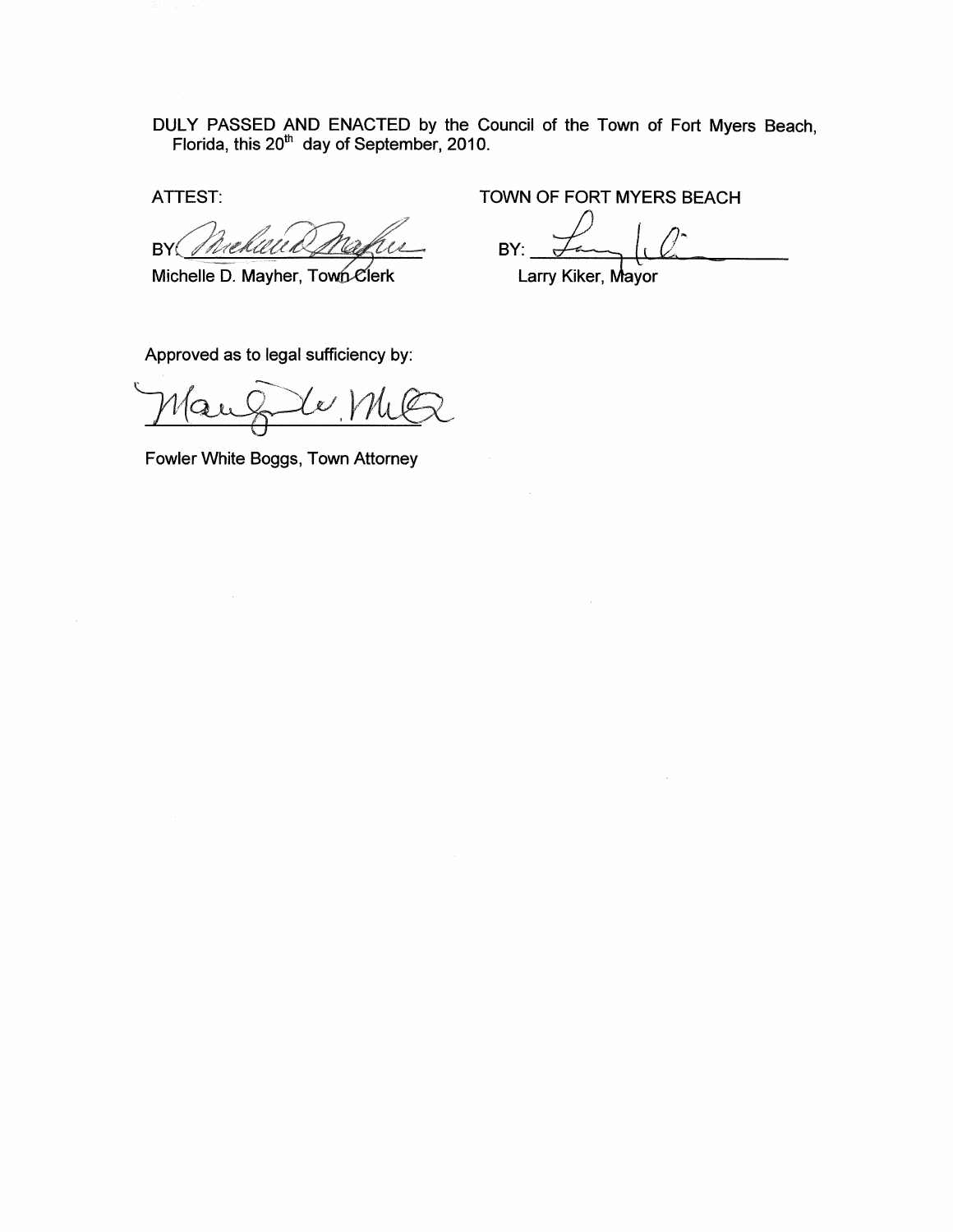# **DIVISION 26. PARKING**

# **Sec. 34-2011. Types of parking facilities.**

 Parking facilities in the Town of Fort Myers Beach take a variety of forms, generally classified as follows:

 (a) *Single-purpose parking lots***.** Single-purpose parking lots are designed to serve individual businesses, condominiums, or shopping centers multiple-family buildings, mixed-use buildings, and multiple-occupancy complexes. Single-purpose parking lots are usually located on the same site parcel as the use(s) they serve and may include parking spaces under a building or in a parking garage.

- (1) Most single-purpose parking lots are considered by this code to be accessory uses of land (§ 34- 1171) and thus can be built to serve any permitted principal use on the same parcel of land.
- (2) Some single-purpose parking lots serve two or more non-abutting parcels, as provided in § 34- 2018 for joint-use parking lots.
- (3) Surplus spaces in some single-purpose parking lots may be rented to the general public during peak periods, as provided in subsection 34-2019(a).

 (b) *Shared parking lots***.** Shared parking lots are open to the public, generally for a fee, regardless of the destination of the person parking there. Shared parking lots may be operated as a private business or by a governmental entity, and may include a surface parking lot and/or a parking garage.

- (1) All Sseasonal shared parking lots may obtain temporary use permits require permits that may be issued administratively for up to three-year periods as provided in  $\S$  34-2022 of this chapter.
- (2) Permanent shared parking lots are considered a principal use of a parcel of land and may be approved in certain zoning districts only by special exception or through the planned development zoning district procedures.
- (3) Parking garages that operate in whole or part as shared parking lots are also considered a principal use of land and may be approved only through the Commercial Pplanned Ddevelopment zoning district procedures(see §§ 34-620(d) and 34-676(e))

 (c) *On-street parking***.** Governmental entities sometimes provide on-street parking spaces, usually with parking meters, that are available for use by the public regardless of their destination. On-street parking is closely related to the functioning of the adjoining street and is provided as a public works project rather than being regulated as a land development activity by this code.

## **Sec. 34-2012. Definitions.**

For purpose of this division only, certain words or phrases are defined as follows:

*Employees* means the regular working staff, paid, volunteer, or otherwise, at maximum strength and in full-time equivalent numbers, necessary to operate, maintain, or service a given facility or use under normal levels of service.

*High turnover* applies to parking lots where vehicles are parked for relatively short periods of time ranging from a few minutes to several hours. Customer parking for retail stores, restaurants, bars, offices, or similar establishments is considered to be high turnover.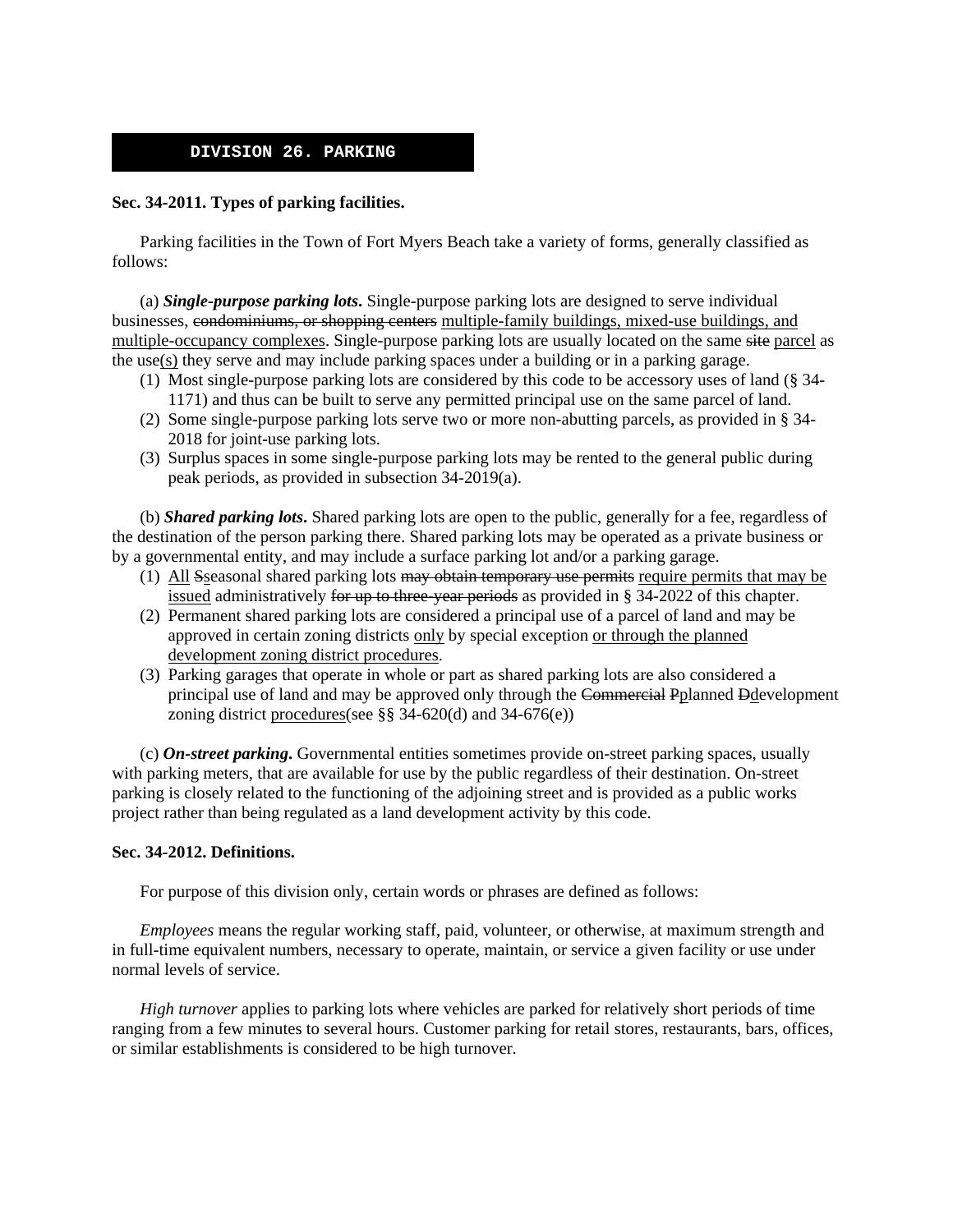*Low turnover* applies to parking where vehicles are parked for relatively long periods of time, such as employee parking during the day, uses such as beach parking or marina parking where customers typically leave their cars for periods of several hours or more, and overnight parking in residential developments.

*Parking aisle* means an accessway within a parking lot which that provides direct access to individual parking spaces.

*Parking lot* means an area of land designed, used, or intended for parking five (5) or more vehicles.

*Parking lot entrance* means the accessway which provides ingress or egress from a street right-ofway or easement to a parking lot.

*Parking space* means an area of land designed or intended for parking one (1) vehicle. Some parking spaces are designated as disabled spaces.

## **Sec. 34-2013. Access.**

 (a) Each parking lot shall must have a distinct parking lot entrance. Such entrance shall meet the requirements of ch. 10, as well as the following:

- (1) Minimum width at the property line for one-way entrances is 10 feet.
- (2) Minimum width at the property line for two-way entrances is 20 feet.
- (3) Maximum width at the property line is 25 feet.

The director may determine that traffic volumes, truck traffic, or other special circumstances warrant other requirements.

 (b) Parking lot entrances shall must not exceed a six percent grade for 20 feet into any lot or parcel,. nor shall a A parking lot entrance must not enter a street right-of-way or easement at an angle of less than 90 degrees unless a lesser angle is approved by the director.

#### **Sec. 34-2014. Parking plan.**

A parking plan shall be is required for all uses, except single-family residence and two-family dwelling units, and shall must be submitted for review and approval in accordance with ch. 10. Developments which that are not required to be approved in accordance with chapter 10 shall must submit plans to the director prior to issuance of a building permit. The plan shall must accurately designate the required parking spaces, parking aisles, and parking lot entrance, as well as the relation of any off-street parking facilities to the uses or structures such facilities are designed to serve.

#### **Sec. 34-2015. Location and design.**

- The location and design of all parking lots shall must comply with embody the following provisions:
- (1) *Location of single-purpose parking lots*. Parking spaces that are required to support specific land uses (see  $\S$  34-2020) shall must be provided on the same premises and within the same or similar type zoning district as the use they serve, except in the DOWNTOWN zoning district as provided in § 34-676(a). Joint-use parking lots are regulated by § 34-2018.
- (2) *Location of shared parking lots.* Shared parking lots may be constructed as follows: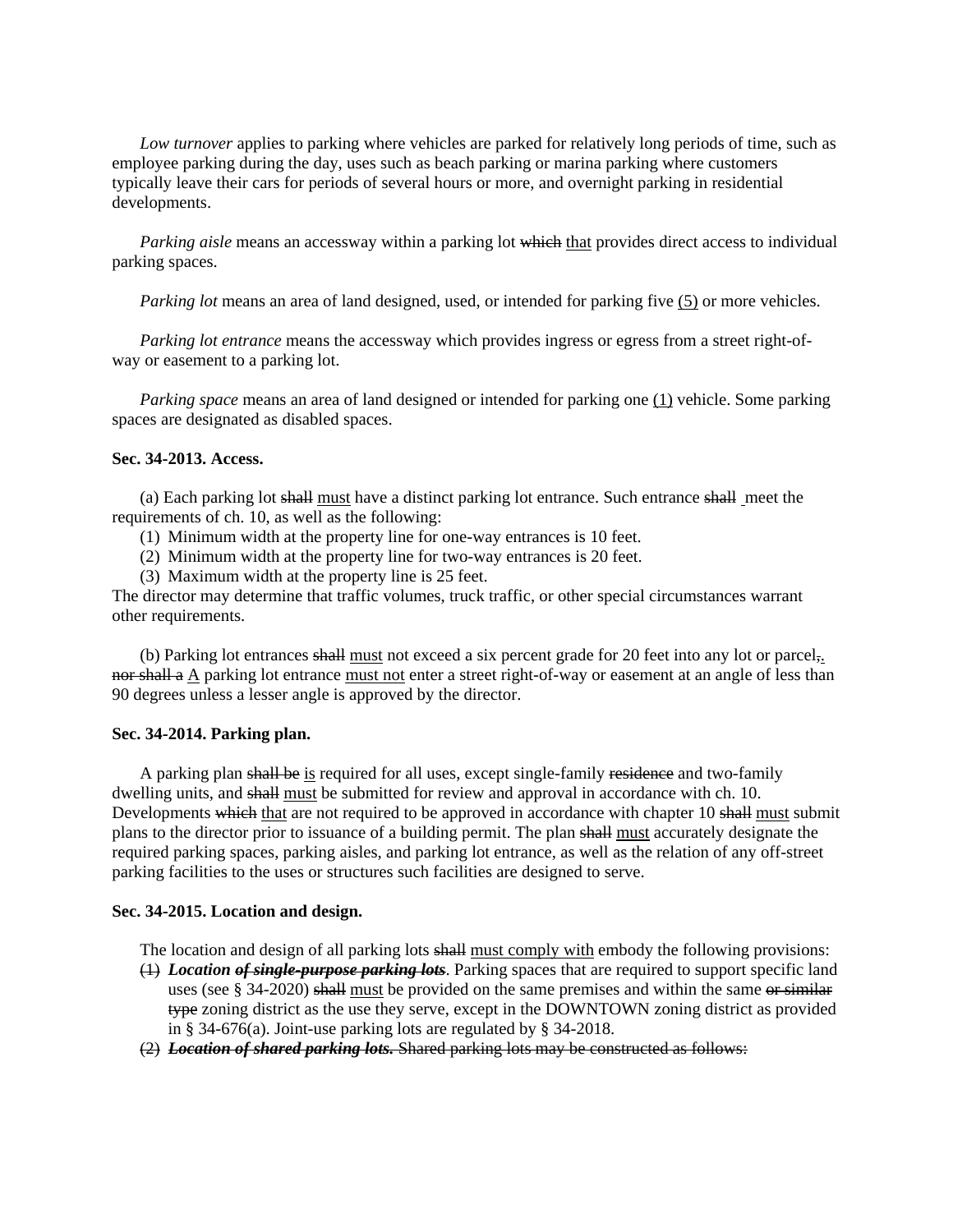- a. Seasonal shared parking lots may obtain temporary use permits administratively for up to three-year periods as provided in § 34-2022 of this chapter. The location and certain design features of seasonal parking lots are regulated by § 34-2022.
- b. Permanent shared parking lots are considered a principal use of a parcel of land and may be approved in certain zoning districts by special exception.
- c. Parking garages that operate in whole or part as shared parking lots are also considered a principal use of land and may be approved only through the CPD (commercial planned development) zoning district (see §§ 34-620(d) and 34-676(e))
- (3) *Design.* In addition to the requirements set forth in this division, all parking lots shall must be designed in accordance with the buffer, landscaping, drainage, and other requirements set forth in ch. 10 of this code.
- (4) (3) *Lighting*. If the parking lot is to be used at night, adequate lighting shall must be provided for the driveways, ingress, and egress points, and parking areas of all commercial and industrial uses. Such lighting shall must be so arranged and directed as to eliminate glare on any other use, and must comply with applicable sea turtle lighting restrictions in ch. 14.
- (5) (4) *Stacking*. All individual parking spaces shall must be accessible from a parking aisle intended to provide access to the space. Stacking of vehicles (one behind the other) shall may be permitted only where each dwelling unit has a specific garage or driveway appurtenant to it and in valet parking facilities wherein parking is performed only by employees of the facility.
- (6) (5) *Exiting*. All parking lots shall must be provided with sufficient maneuvering room so as to allow an exiting vehicle to leave the parking lot in a forward motion, except where approved by the director under the following conditions:
	- a. The right-of-way is a local street and:
		- 1. there is insufficient room on the parcel for vehicles to turn and exit in a forward direction, and
		- 2. the number of parking spaces backing out are no more than the minimum required by this division to serve existing buildings; or
	- b. The parking spaces are in the "Pedestrian Commercial" category of the comprehensive plan and do not unduly interfere with critical congested road segments or the normal usage of existing or proposed sidewalks.
- (7) (6) *End spaces.* Parking lots utilizing 90º parking with dead-end aisles shall must provide a turning bay for those spaces at the end of the aisle.
- (8) (7) *Pedestrian system*. In any parking lot where more than one tier of parking spaces is to be developed, walkways shall must be provided which accommodate safe and convenient pedestrian movement from vehicles to building entrances and other walking destinations. If these walkways cross major parking aisles, the walkway shall be clearly differentiated from the surface of the aisle.

## **Sec. 34-2016. Dimensional requirements; delineation of parking spaces.**

# In addition

 to satisfying all other provisions of this division, the arrangement and spacing of off-street parking lots shall must conform to the following requirements:

(1) *Minimum dimensions.* Minimum aisle widths and parking space dimensions shall be as follows: *AISLE WIDTHS PARKING SPACES*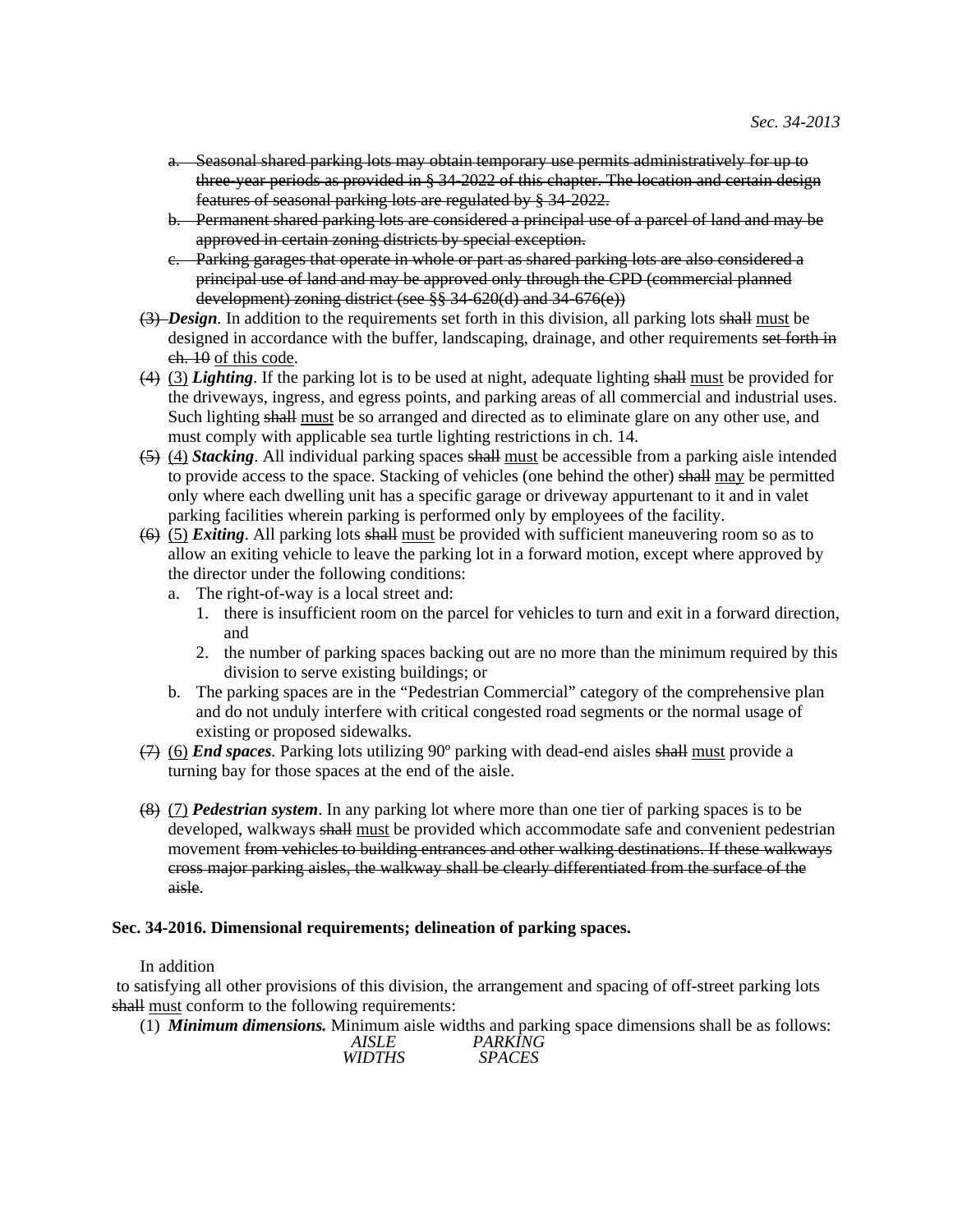|    |     |                                                                 | Width Length    |
|----|-----|-----------------------------------------------------------------|-----------------|
|    |     |                                                                 | $(\bar{feet})$  |
| 10 | 20  |                                                                 | 20              |
| 11 | 20  | 8.5                                                             |                 |
| 14 | 22  | 8.5                                                             |                 |
| 17 | 22. | 8.5                                                             |                 |
| 20 | 22  | 8.5                                                             | 18              |
|    |     | <b>Angle of</b> One-Way Two-Way<br><b>Parking</b> (feet) (feet) | $(\text{feet})$ |

(2) *Effect of minimum dimensions on size of parking lots.* The following table illustrates the effect of the minimum aisle and parking space dimensions on the size of parking lots, keyed to the dimensions indicated in Figure 34-30.

| <b>DIMENSION</b> (in feet):                               |                       | 45 <sup>°</sup> 60 <sup>°</sup> 75 <sup>°</sup> 90 <sup>°</sup> |  |
|-----------------------------------------------------------|-----------------------|-----------------------------------------------------------------|--|
| Stall width                                               | A 8.5 8.5 8.5 8.5     |                                                                 |  |
| Stall width (parallel to aisle) $\bf{B}$ 12.0 9.8 8.8 8.5 |                       |                                                                 |  |
| Aisle width (one-way travel) C 11.0 14.0 17.0 20.0        |                       |                                                                 |  |
| Stall depth (interlock)                                   | D 15.3 17.5 18.6 18.0 |                                                                 |  |
| Stall depth (to wall)                                     | E 17.5 19.1 19.4 18.0 |                                                                 |  |
| Module (interlocking)                                     | F 41.6 49.0 54.2 56.0 |                                                                 |  |
| Module (wall to interlock)                                | G 43.9 50.6 55.0 56.0 |                                                                 |  |
| Module (wall to wall)                                     | 46.0 52.2 55.8 56.0   |                                                                 |  |



(3) *Disabled space dimensions.* Individual disabled parking space dimensions shall must be 12 feet by 18 feet. Parking access aisles must be no less than 5 feet wide and must be part of an accessible route to the building or facility entrance. These dimensions do not guarantee compliance with the Americans with Disabilities Act (ADA) of 1990.

# (4) *Delineation of spaces.*

- a. *Paved parking lots.*
	- 1. Parking spaces shall must be delineated by all-weather painted lines, not less than four inches in width, centered on the dividing line between spaces.
	- 2. Parking spaces for the disabled must be prominently outlined with blue paint, and must be repainted when necessary to be clearly distinguishable as a parking space designated for persons who have disabilities and must be posted with a permanent above-grade sign bearing the international symbol of accessibility and the caption "PARKING BY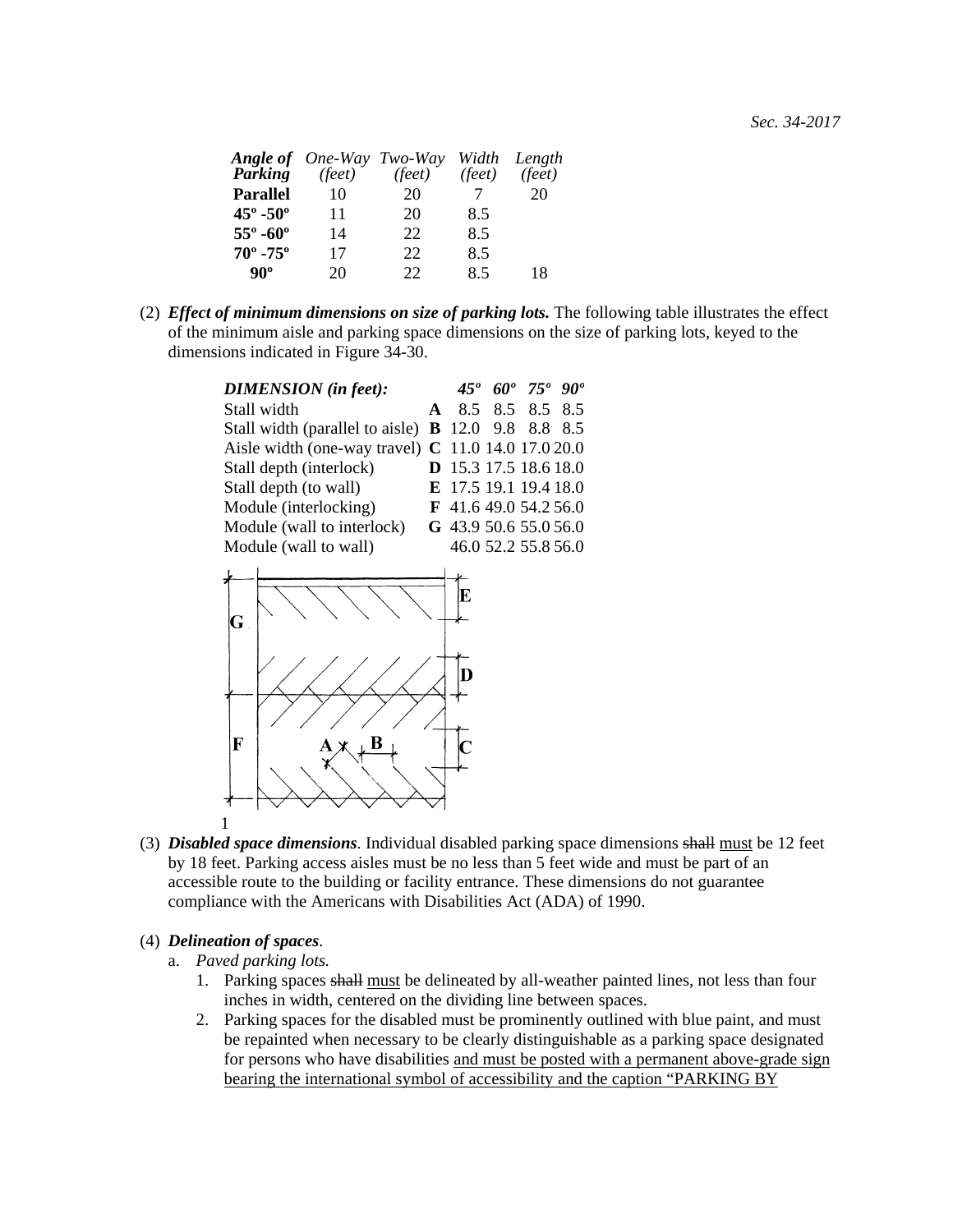DISABLED PERMIT ONLY." Signs erected after October 1, 1996 must indicate the penalty for illegal use of these spaces.

- b. *Unpaved parking lots.*
	- 1. Perimeter parking spaces in unpaved parking lots shall must be delineated by placing a parking block three feet from the end of the parking space and centered between the sides of the space.
	- 2. If a perimeter space abuts a structure, the space may be indicated on the structure, in which case parking blocks shall not be not required.
	- 3. Parking spaces for the disabled must be clearly distinguishable as a parking space designated for persons who have disabilities and must be posted with a permanent abovegrade sign bearing the international symbol of accessibility and the caption "PARKING BY DISABLED PERMIT ONLY." Signs erected after October 1, 1996 must indicate the penalty for illegal use of these spaces. Parking spaces for the disabled must comply with all other applicable accessibility requirements of state law and the Florida Building Code.

## **Sec. 34-2017. Parking lot surfaces.**

 (a) *High turnover parking lots.* Except as provided in this section, all high turnover parking lot aisles and parking spaces shall must be provided with a paved surface, except for the open space beyond parking blocks. The term "paved" shall be interpreted to means and includes asphalt, concrete, brick, paving blocks, porous (pervious) asphalt or concrete, and other similar treatments. Clean (washed) angular gravel (such as FDOT #57 stone) may also be used if stabilized as provided in subsection (b)(1).

- (1) Any parking spaces that may be permitted, seaward of the 1978 coastal construction control line shall be stabilized with best management practices approved by the director.
- (2) All disabled parking spaces, including disabled parking spaces seaward of the coastal construction control line, shall be provided without gaps or holes that would create a danger to the user must comply with applicable requirements of state law and the Florida building Code.

 (b) *Low turnover parking lots.* Due to the low volume of vehicle turnover in this type lot, alternative unpaved surfaces may also be permitted provided that the areas are adequately drained and continuously maintained in a dustfree manner.

- (1) Alternative surfaces may include stabilized surfaces of grass or clean (washed) angular gravel over a well-drained base, or other similar porous materials. Stabilization may be accomplished by turfblocks (concrete or plastic) or proprietary cellular or modular porous paving systems installed in accordance with manufacturers' specifications.
- (2) Crushed limerock that has not been washed or otherwise processed to remove fine particles will be permitted as a surface material only when designed, placed, and maintained in a manner that will:
	- a. prevent the flow of sediment-laden runoff from the lot, and
	- b. keep the surface dust-free at all times.
- (3) The use of unimproved surfaces such as sand or dirt as approved parking shall be prohibited.
- (4) Disabled spaces must be provided with a smooth surface without gaps or holes which would ereate a danger to the user comply with applicable requirements of state law and the Florida Building Code.

## (c) *Reduced surfacing standards*

(1) The director is authorized to permit portions of high turnover parking lots (including parking lot aisles), to meet the surfacing standards for low turnover parking lots (§ 34-2017(b), above) when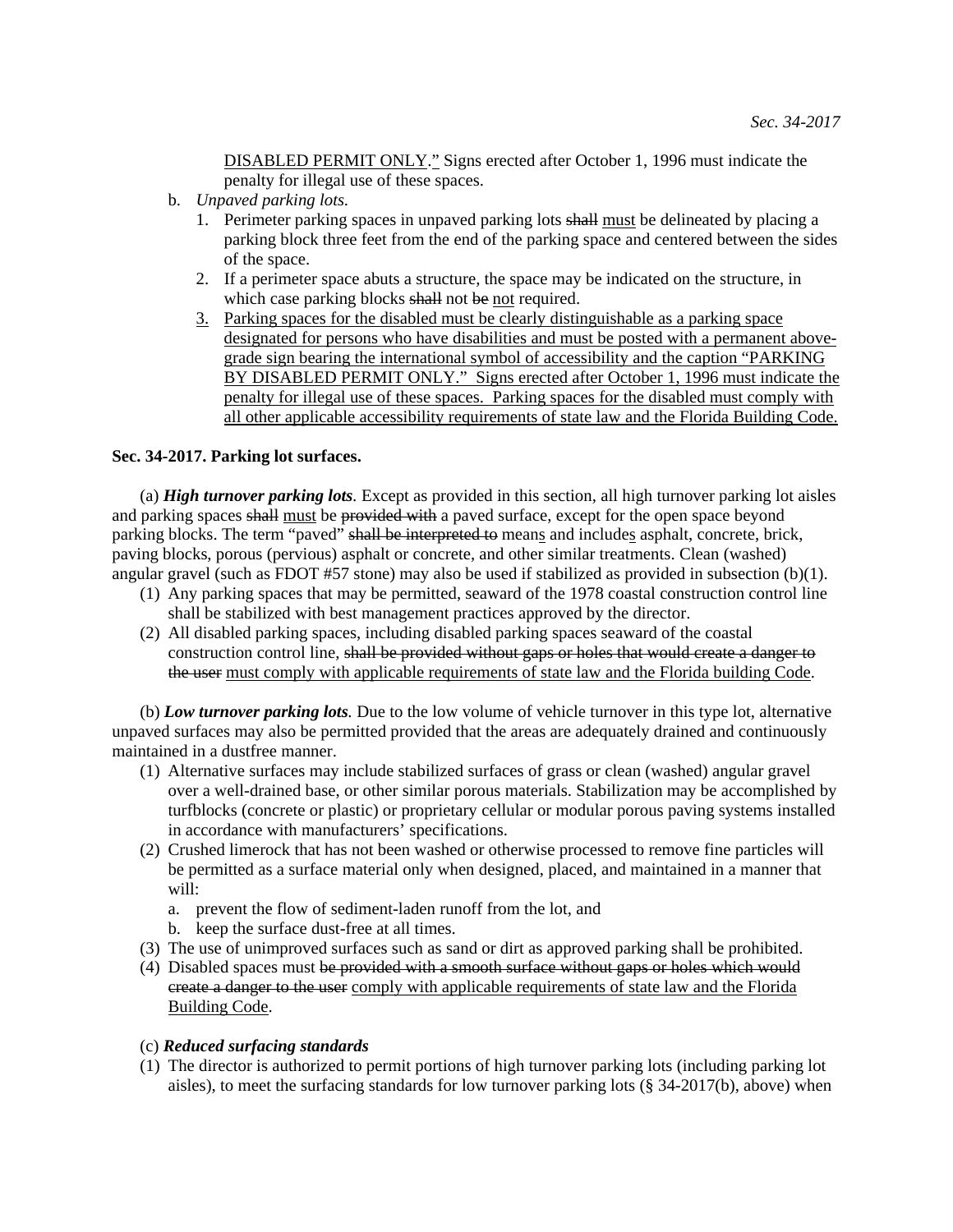the reduced surfacing standard will be used in those portions of the parking lot expected to receive the lightest usage, such as overflow or employee parking areas.

(2) This subsection  $\frac{1}{2}$  must not be construed inconsistently with the Americans with Disabilityies Act (ADA) of 1990.

 (d) *Reservation of spaces for future use.* When a use or activity is required by this chapter to provide more than ten (10) high turnover parking spaces, the director may approve leaving up to 25 percent of the required spaces as landscaped areas reserved for future use, provided that:

- (1) The applicant clearly shows the reserved parking spaces on the site plan;
- (2) The reserved parking areas shall must not be counted towards the minimum open space or landscaping or buffering requirements of this chapter or chapter 10;
- (3) All drainage facilities shall be calculated and built as though the reserved parking areas were impervious surfaces; and
- (4) The reserved parking areas shall must not be used for any purpose other than landscaped open space or temporary overflow parking during special holiday seasons or sales.

Should the property owner decide to pave the reserved area for parking, he shall must submit the original site plan or development order approval to the director, who is authorized to approve the paving provided that such paving does not include any new entrances onto a public street. If the parking areas does involve new entrances, then a limited review development order is required.

#### **Sec. 34-2018. Joint use of parking lots.**

(a) A single-purpose parking lot can provide some or all of the required parking spaces for two (2) or more unrelated businesses, provided that such joint-use parking lot:

- (1) is built on a site parcel where a commercial parking lot is permitted, and
- (2) is placed on the site parcel so as not to violate any applicable build-to lines or block visibility of vehicles (see § 34-3131), and
- (3) is built to the same standards as a single-purpose parking lot, and
- (4) is located within 750 feet of each use business.

 (b) The peak parking demands of the different uses must occur at different times. The director may require an applicant to provide a technical analysis of the timing and magnitude of the proposed parking demands.

(c) Applications for joint-use parking lots must include:

- (1) A notarized statement from all property owners involved indicating the use of each property and forecasting that the peak level of activities of each separate building or use which create a demand for parking will occur at different times.
- (2) A draft joint-use parking agreement, acceptable to the town attorney, that:
	- a. specifically identifies the designated spaces that are subject to the agreement;
	- b. includes a statement indicating that the parties understand that these designated spaces cannot be counted to support any use other than those identified in the agreement;
	- c. identifies the current property uses, property owners, and the entity responsible for maintenance of the parking area.
	- d. includes a backup plan to provide sufficient parking if the joint-use parking agreement is violated by either party.
- (3) Upon approval of the agreement by the town attorney, the agreement(s) must be recorded in the Lee County public records at the applicant's expense.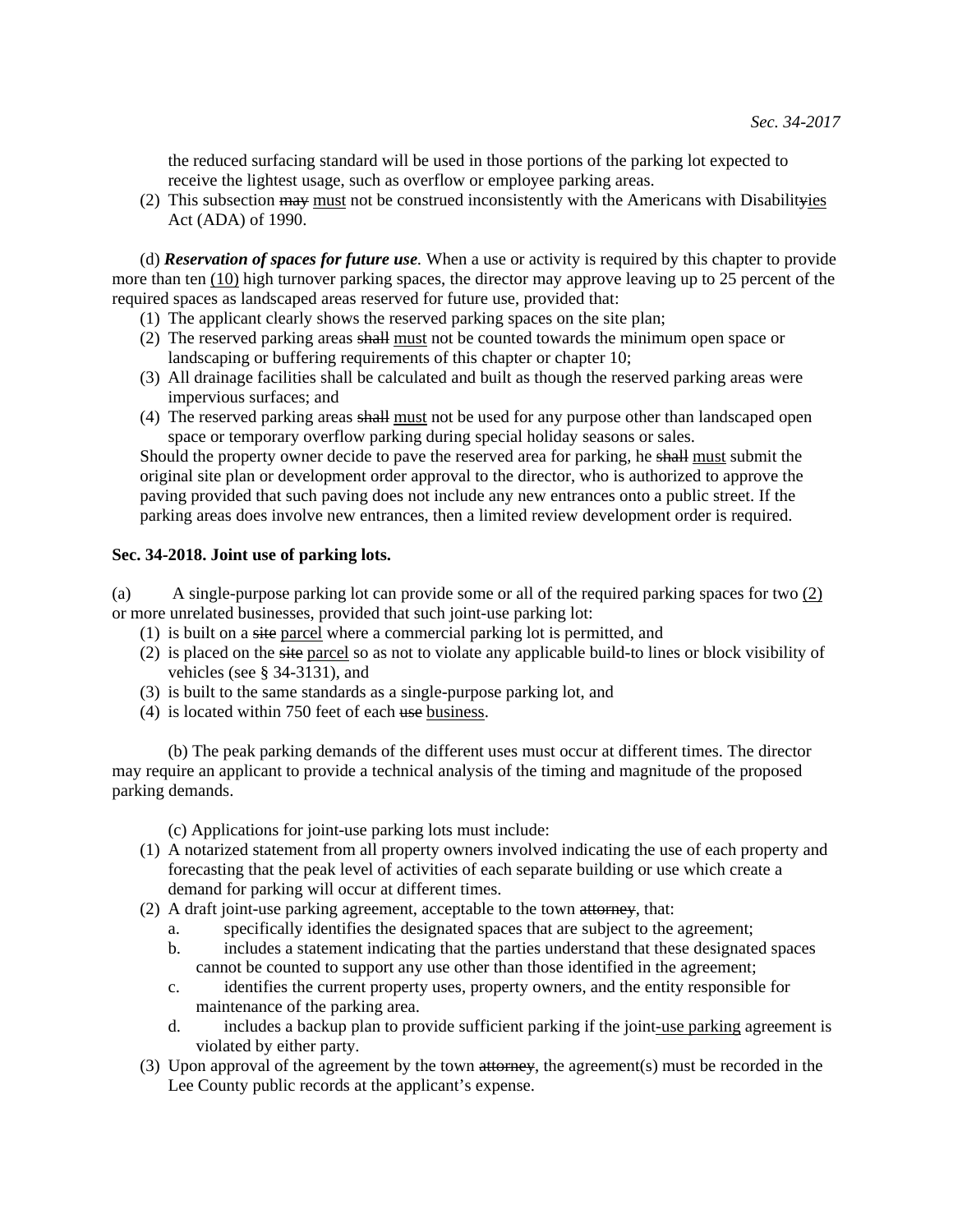# (4) A certified copy of the recorded joint-use parking agreement must be provided to the town before any joint-use parking spaces may commence.

# **Sec. 34-2019. Other use of parking lots.**

 (a) Parking spaces that are not in daily use and are located in parking lots having ten (10) or more parking spaces and meeting the other requirements of this division may be rented to the general public during peak periods.

 (b) The following structures and uses may be approved in parking lots by the director provided that a site plan is submitted showing that the structure will not reduce the parking spaces required for the principal use, or create a traffic or pedestrian hazard:

- (1) Charitable or other similar drop-off collection stations.
- (2) Aluminum can or other similar receiving machines or facilities.
- (3) Photo pickup stations.
- (4) Telephone booths and pay telephone stations.
- (5) Automatic teller machines (ATMs).
- (6) Other similar uses which that do not unreasonably interfere with the normal functioning of the parking lot.

 (c) Except as provided in this section and for ancillary temporary uses as provided in § 34-3048, required parking areas shall must not be utilized for the sale, display, or storage of merchandise, or for repair, dismantling, or servicing of any vehicles or equipment. This shall not be interpreted to subsection does not prohibit a residential property owner from the occasional servicing of his own noncommercial vehicle or conducting normal residential accessory uses.

## **Sec. 34-2020. Required parking spaces.**

 (a) *New developments.* New residential and nonresidential uses are required to must provide offstreet parking spaces in single-purpose parking lots in accordance with the standards specified in this section, as modified by certain reductions as provided in the DOWNTOWN and SANTINI zoning districts (see division 5 of article III).

 (b) *Existing developments.* Existing buildings and uses may be modernized, altered, or repaired without providing additional parking spaces, provided if there is no increase in total floor area or capacity.

- (1) Existing buildings or uses enlarged in terms of floor area shall must provide additional parking spaces for the enlarged floor area in accordance with the standards specified in this section.
- (2) When the use of a building is changed to a different use which that is required to have more parking than exists, the additional parking shall must be provided in accordance with the standards specified in this section.

 (c) *Bicycle parking.* Commercial, multiple-family, and mixed-use buildings may eliminate one (1) required parking space by providing and maintaining a bicycle rack able to hold four (4) bicycles.

## (d) *Minimum parking standards.*

(1) *RESIDENTIAL USES.*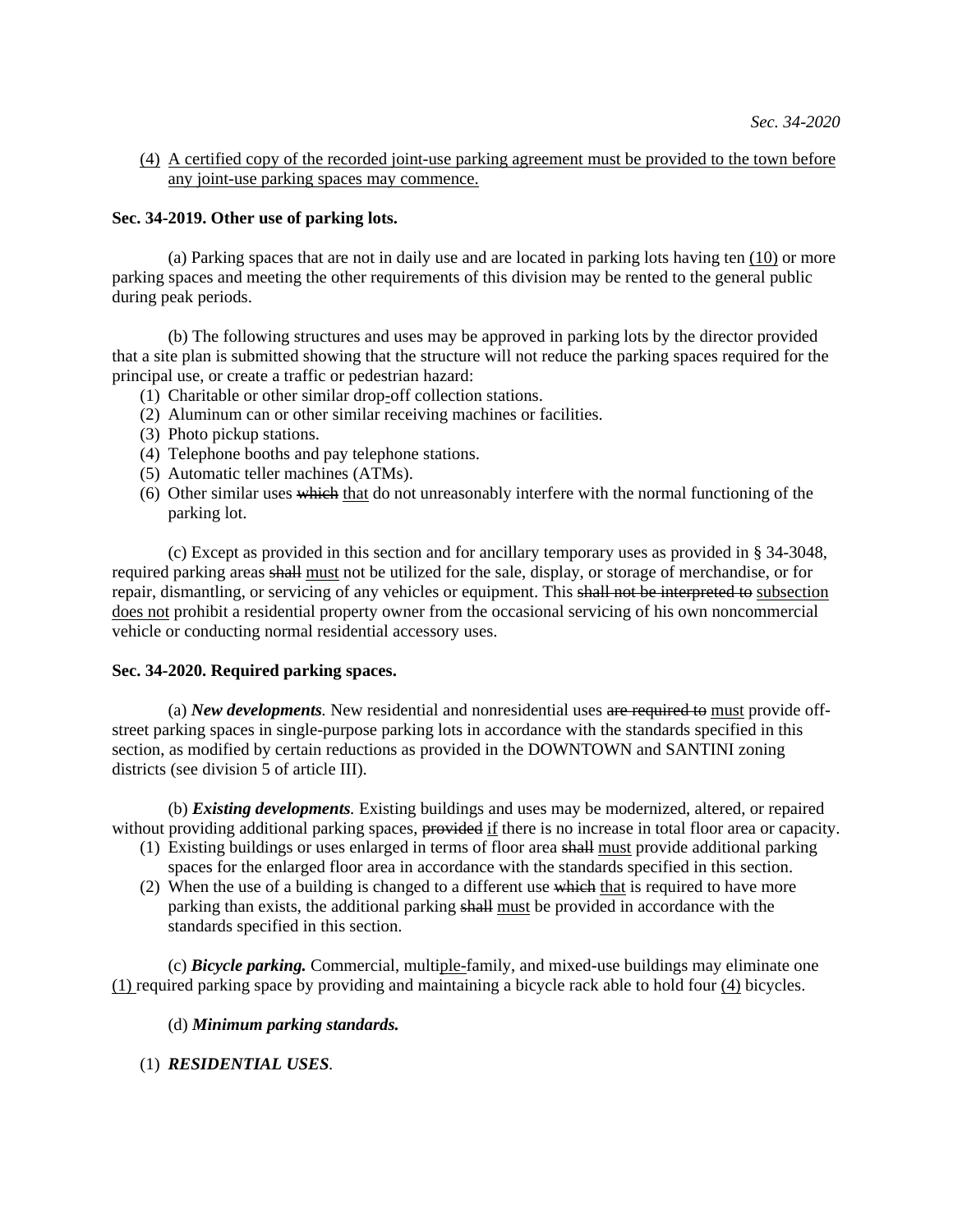- a. *Dwelling units with individual driveways:* The minimum requirement is 2.0 spaces for each dwelling unit. Stacking of vehicles in the driveway is permitted.
- b. *Dwelling units with common parking lots:* Minimum requirements are as follows:
	- 1. Studio or efficiency: 1.0 spaces per unit.
	- 2. One bedroom: 1.25 spaces per unit.
	- 3. Two bedrooms: 1.25 spaces per unit.
	- 4. Three or more bedrooms: 1.5 spaces per unit.
	- 5. Live/work units: 2.0 spaces per unit.

Stacking of vehicles is not permitted except as provided in § 34-2015(5).

c. *Timeshare units:* Parking requirements are the same as for multiple-family buildings. If lock-off accommodations are provided, parking for the lock-off units will be calculated at 0.5 extra spaces per lock-off unit are required.

- d. *Living units without kitchens:* Living units that do not contain customary cooking facilities within the individual units but instead have a central kitchen for food preparation and where meals are served in a central dining area or individual rooms must calculate parking requirements as follows: must provide one (1) parking space per four (4) residents or four (4) beds (whichever is greater), plus ten percent (10%).
- e. *Group quarters, excluding living units subject to § 34-2020(d)(1)d.* **The minimum** requirement is one  $(1)$  parking space per bedroom or one  $(1)$  space per two  $(2)$  beds, whichever is greater.

# (2) *COMMERCIAL USES.*

- a. *Bars and cocktail lounges.* The minimum requirement is 15 spaces per 1,000 square feet of total floor area. If outdoor seating is provided, an additional one (1) space per four (4) outdoor seats or 75 square feet of outdoor seating area (whichever is greater) must be provided. See also subsection (2)h of this section, pertaining to restaurants, and subsection (4) of this section.
- b. *Bed-and-breakfast inns***.** The minimum requirement is one (1) parking space for each guest room plus One (1) space for the owners' quarters.
- c. *Car washes.* The minimum requirement is two (2) spaces per car wash stall or space, plus drive-through facilities (see subsection (2)d of this section). Each individual car wash stall or space may count as one  $(1)$  of the required two  $(2)$  parking spaces per stall.

d. *Drive-through facilities.* Where permitted, any commercial establishment providing drive-through service windows or stalls shall must provide separate vehicle stacking for those uses. For the purpose of this section, a stacking unit is defined as 18 feet in length and 9 feet in width. The total number of stacking units required is  $\theta$  be based on the type of business, as follows:

- 1. *Banks and financial establishments:* Stacking lanes to accommodate three (3) cars per window.
- 2. *Car washes:* Stacking to accommodate one (1) car per service stall or three (3) cars, whichever is greater.
- 3. *Restaurants:* New or expanded drive-through facilities are not permitted for restaurants (see  $\S$  34-620(g)). For existing drive-through facilities that are being lawfully reconfigured, stacking lanes to accommodate six (6) cars per service lane, with a minimum of four  $(4)$  spaces preceding the menu board.
- 4. *Other:* Stacking for two (2) cars.
- e. *Hotels and motels.* The minimum requirement is 1.2 parking spaces for each guest unit up to 450 square feet and 1.5 spaces for each larger guest unit.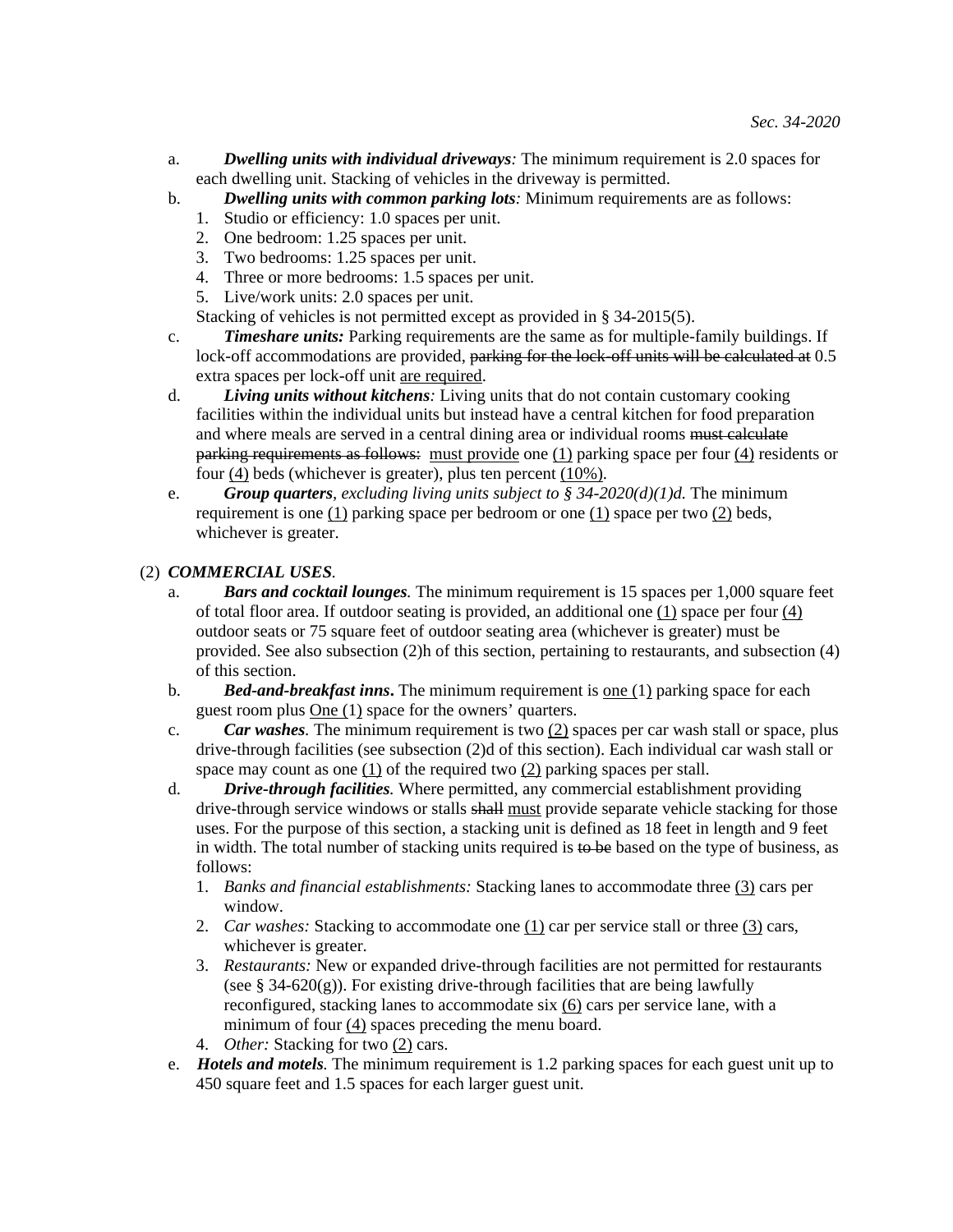- f. *Offices.* This category includes offices of all types not specifically listed elsewhere, including banks and medical facilities. The minimum requirement is two (2) spaces per 1,000 square feet of total floor area. See also subsection (2)d. of this section pertaining to vehicle stacking for drive-through facilities.
- g. *Personal services*. The minimum requirement is five (5) spaces per 1,000 square feet.
- h. *Restaurants.* With the exceptions noted below, the minimum parking requirements for restaurants is eight (8) spaces per 1,000 square feet of total floor area plus any outdoor seating area.
	- 1. *Accessory restaurant.* When a restaurant is located within the same building as the principal use, and is clearly provided primarily for the employees and customers of the principal use, no additional parking spaces are required.
	- 2. *Bars and cocktail lounges.* If the restaurant contains a cocktail lounge or bar, the minimum requirement is eight (8) spaces per 1,000 square feet of total floor area plus five (5) additional spaces per 1,000 square feet of floor area used for the bar or cocktail lounge. If outdoor seating is provided, parking must also be provided for the area used for outdoor seating at these same rates.
- i. *Retail stores, freestanding.* This subsection applies to individual retail or business establishments. Any retail establishment proposing drive-through facilities shall must also meet the requirements of subsection  $(d)(2)d$  of this section.
	- 1. *Convenience food and beverage stores*. The minimum requirement is four (4) spaces per 1,000 square feet of total floor area. If more than 20% of the total floor area or 600 square feet, whichever is less, is used for the preparation and/or sale of food or beverages in a ready-to-consume state, parking required for this area will be calculated is the same as a restaurant. One (1) parking space per four (4) pumps will be credited against the required parking.
	- 2. *Other retail or business establishments*. The minimum parking requirement is three (3) spaces for each 1,000 square feet of total floor area. Required parking for areas within the principal building which that are used only for dead storage and are not available to the public shall be computed at the rate of is two (2) spaces per 1,000 square feet.
- j. *Warehousing (mini-warehouses).* The minimum requirement is one (1) space per 25 storage units, with a minimum of three (3) spaces.
- k. *Wholesale establishments.* The minimum requirement is one (1) space per company vehicle plus one (1) space per 1,000 square feet of total floor area.

# (3) *MISCELLANEOUS USES.*

# a. *Educational institutions.*

- 1. *Public schools.* Parking shall must be provided in compliance with state law.
- 2. *Private or parochial schools and day care centers.* The minimum requirement is one (1) space per employee plus one (1) space for each 40 students.
- b. *Marinas and other water-oriented uses.* Minimum requirements are as follows:
	- 1. *Boat slips:* One (1) space per two (2)slips.
	- 2. *Dry storage:* One  $(1)$  space per six  $(6)$  unit stalls.
	- 3. *Charter or party fishing boat services:* One (1) space per three (3) people based on maximum passenger capacity of the boats using the dock or loading facility.
	- 4. *Cruise ships:* One (1) space per three (3) people based on the maximum passenger and crew capacity of the ship.
	- 5. *Water taxis:* Dedicated parking spaces are not required at stopping points for water taxis or water shuttles.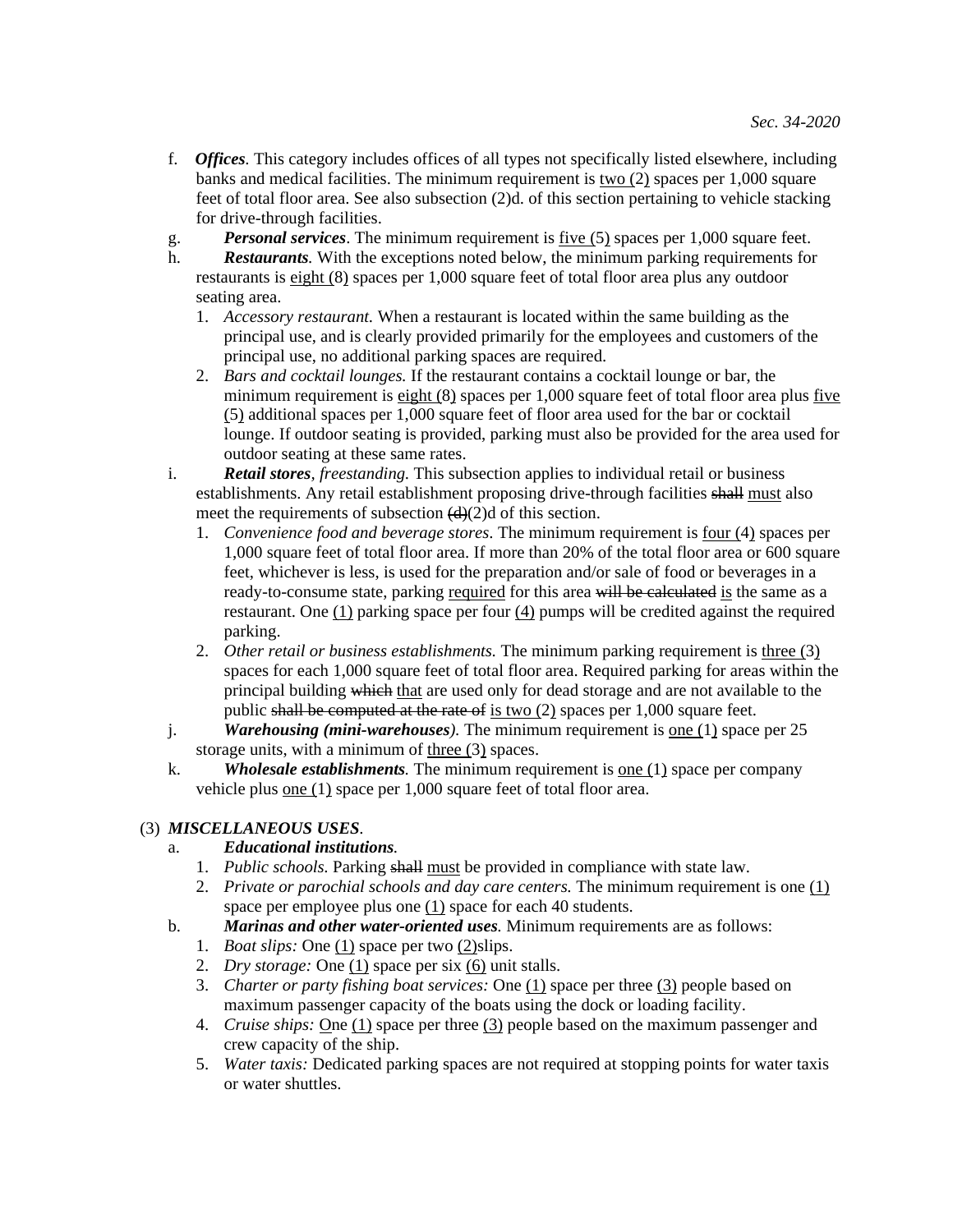- 6. *Other uses:* Other uses including accessory or ancillary marina uses such as restaurants, bars, or lounges, boat sales, etc. must be calculated separately in compliance with this division.
- c. *Museums, art galleries, libraries, and other similar uses not covered elsewhere:*. The minimum requirement is one (1) parking space for each 500 square feet of total floor area.
- d. *Places of worship and religious facilities.* Refer to division 27 of this article.
- e. *Recreation facilities, indoor.* The minimum requirement is one (1) parking space for each 150 square feet of total floor area.
- f. *Theaters, auditoriums, meeting halls, and other similar places of public assembly, not covered elsewhere.* The minimum requirement is one (1) parking space for each four (4) seats plus one (1) space per employee
- g. *Carnivals, fairs, and amusement attractions and devices.* The minimum requirement is five (5) parking spaces provided for each permanent amusement device.
- (4) *COMBINED USES*. The number of parking spaces required for combined uses shall be is the total of the spaces required for each separate use established by this schedule. Exceptions are as follows:
	- a. *Joint use of parking lots.* As provided in § 34-2018,
	- b. *Multiple-occupancy complexes.* This subsection applies to multiple-occupancy complexes where five (5) or more individual business establishments are located and which that all share a common parking area. Specifically excluded from this subsection are theaters and hotels. Minimum requirements are as follows:
		- 1. If the complex contains less than 25% of its gross floor area as restaurants, bars, and cocktail lounges, two (2) spaces per 1,000 square feet.
		- 2. If the complex contains 25% to 50% of its gross floor area as restaurants, bars, and cocktail lounges, four (4) spaces per 1,000 square feet.
		- 3. If the complex contains 50% to 75% of its gross floor area as restaurants, bars, and cocktail lounges, six (6) spaces per 1,000 square feet.
		- 4. If the complex contains over 75% of its gross floor area as restaurants, bars, and cocktail lounges, eight (8) spaces per 1,000 square feet.
- (5) *USES NOT SPECIFICALLY LISTED*. Off-street parking for uUses not specifically mentioned in this chapter shall be must provide the same number of off-street parking spaces as for the uses most similar to the one sought use.

# **Sec. 34-2021. Reserved.**

## **Sec. 34-2022. Seasonal parking lots.**

 (a) Temporary use permits (see §§ 34-3041, and 34-3050) may be issued for seasonal parking lots. Approval of seasonal parking lots can be Each permitted seasonal shared parking lot may operate for a single period  $\theta$  up to 8 months long, commencing on November 15 and continuing until July 15 (subsection 34-2022(b)); or for a single period of up to 3 years on a year-around basis (subsection 34- 2022(c)). For the purposes of this section, temporary use permits for seasonal parking lots may also be issued for all or part of such time period and shall not be limited to 30 days as set forth in § 34-3041(d) of the succeeding year. Prior to commencing its operation for all or any portion of each 8-month period beginning November 15 and ending July 15 of the succeeding year, a seasonal shared parking lot must obtain a seasonal parking lot permit in compliance with this code.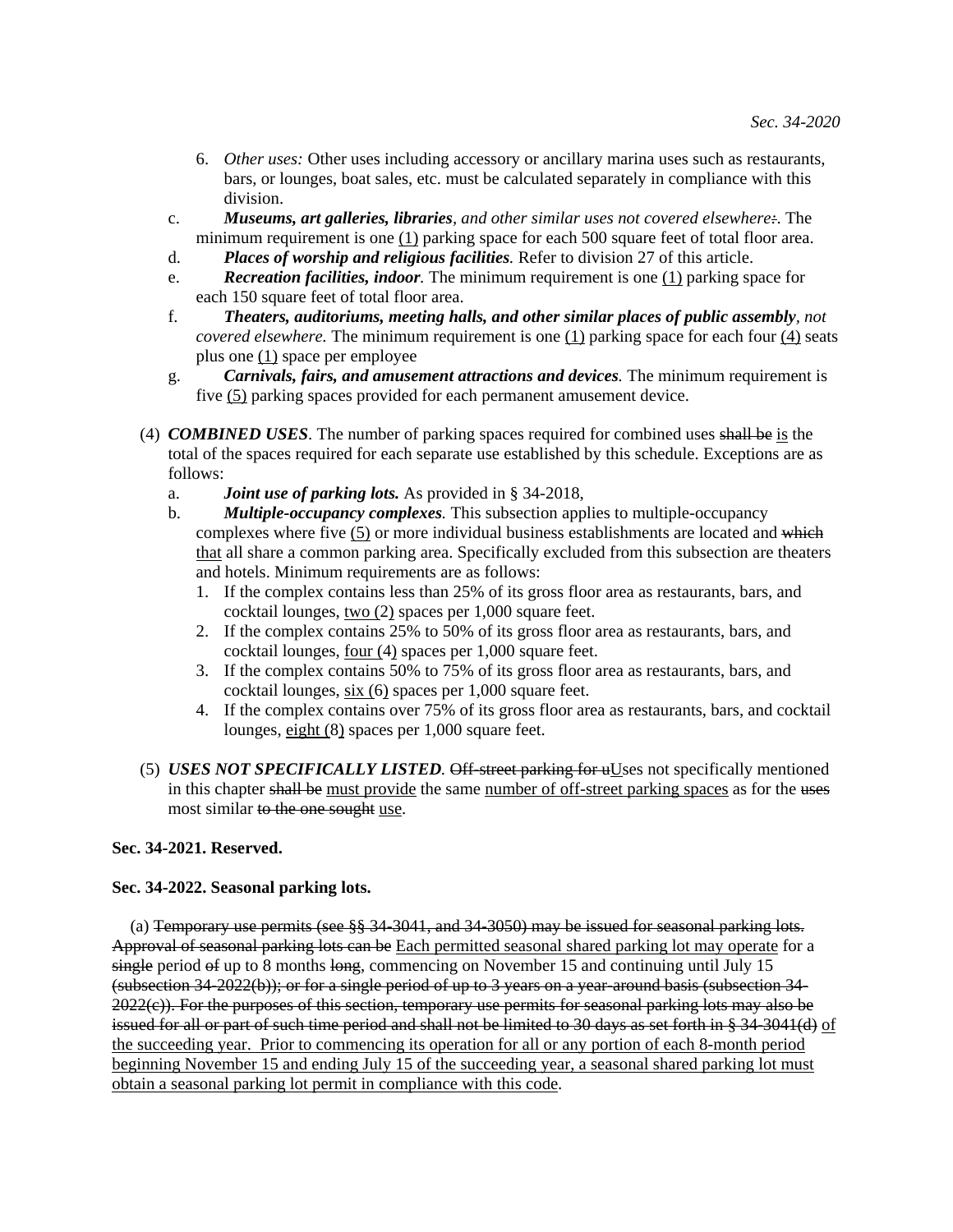(b) A seasonal parking lot approved for a single period of up to 8 months must comply with the following regulations:

- (1) A seasonal parking lot shall may only be permitted on commercially zoned property in accordance with Article III, Division 2 of this chapter, or in a planned development zoning district where a shared permanent parking lot or seasonal parking lot is included in the approved schedule of uses.
- (2) Ingress and egress to seasonal parking lots shall must not be through a residential neighborhood or residentially zoned district.
- (3) The applicant must submit to the director a parking plan, drawn to scale, indicating but not limited to the following: the location of access points, ropes, and posts, and the circulation pattern within the parking lot.
- (4) Individual spaces in seasonal parking lots do not need to be delineated provided the end of each space and all aisles are clearly delineated with temporary posts and ropes.
- (5) Seasonal parking lots do not need to be surfaced, and may but must be maintained as a grass planted area or otherwise in a dust-free manner.
- (6) Seasonal parking lots shall must be designed so as to permit vehicles exiting the lot to enter the street right-of-way in a forward motion. The seasonal parking lot, where applicable, shall must utilize an existing entrance or exit, except that no additional traffic shall must not be directed onto residential streets. Where no access exists, a parking lot plan showing (an) acceptable temporary access point(s) may be approved by the director.
- (7) If the seasonal parking lot is to be used at night, adequate lighting shall must be provided for the driveway's ingress and egress points. The lighting shall must be directed to eliminate glare on any other use and must comply with applicable sea turtle lighting restrictions provided in ch. 14.
- (8) The seasonal parking lot shall must be secured in a manner which will not permit that prohibits ingress and egress except during the designated hours of operation.
- (9) The seasonal parking lot shall must not adjoin or be less than ten  $(10)$  feet from residential uses or residentially zoned property.
- (10) A parking attendant shall be required during the posted hours of operation of the seasonal parking lot The seasonal parking lot must be supervised by a parking attendant during its posted hours of operation.
- (11) The seasonal parking lot shall must only be used for the parking of operable motor vehicles, with no overnight parking or camping.
- $(12)$  The maximum hHours of operation shall be from must not begin earlier than 7:00 A.M. until and must end no later than 10:00 P.M., unless extended by the director in writing.
- (13) The parking spaces created through the approval of seasonal parking lots shall must not be used for calculating off-street parking requirements as set out in § 34-2020.
- $(14)$  At iIntersections of parking lot entrances  $\Theta$  and exits with a street rights-of-way  $\Theta$  and easement(s), no obstruction shall be planted or erected which materially obstructs the driver's view of approaching traffic or pedestrians must comply with (see § 34-3131).
- (15) Seasonal parking lot signs must comply with requirements for commercial development signs in § 30-151, except that the signs may remain in use for the duration of the temporary use seasonal parking lot permit. These signs must be created and displayed in a professional manner. The town manager director may require the removal of any signs that do not comply with these standards, or which remain visible after the expiration of the temporary use permit Seasonal parking lot signs must be removed immediately upon expiration of the seasonal parking lot permit.
- (16) The town manager director may require visual screening between a seasonal parking lot and any residentially zoned or used property. If additional screening is requested required by the town